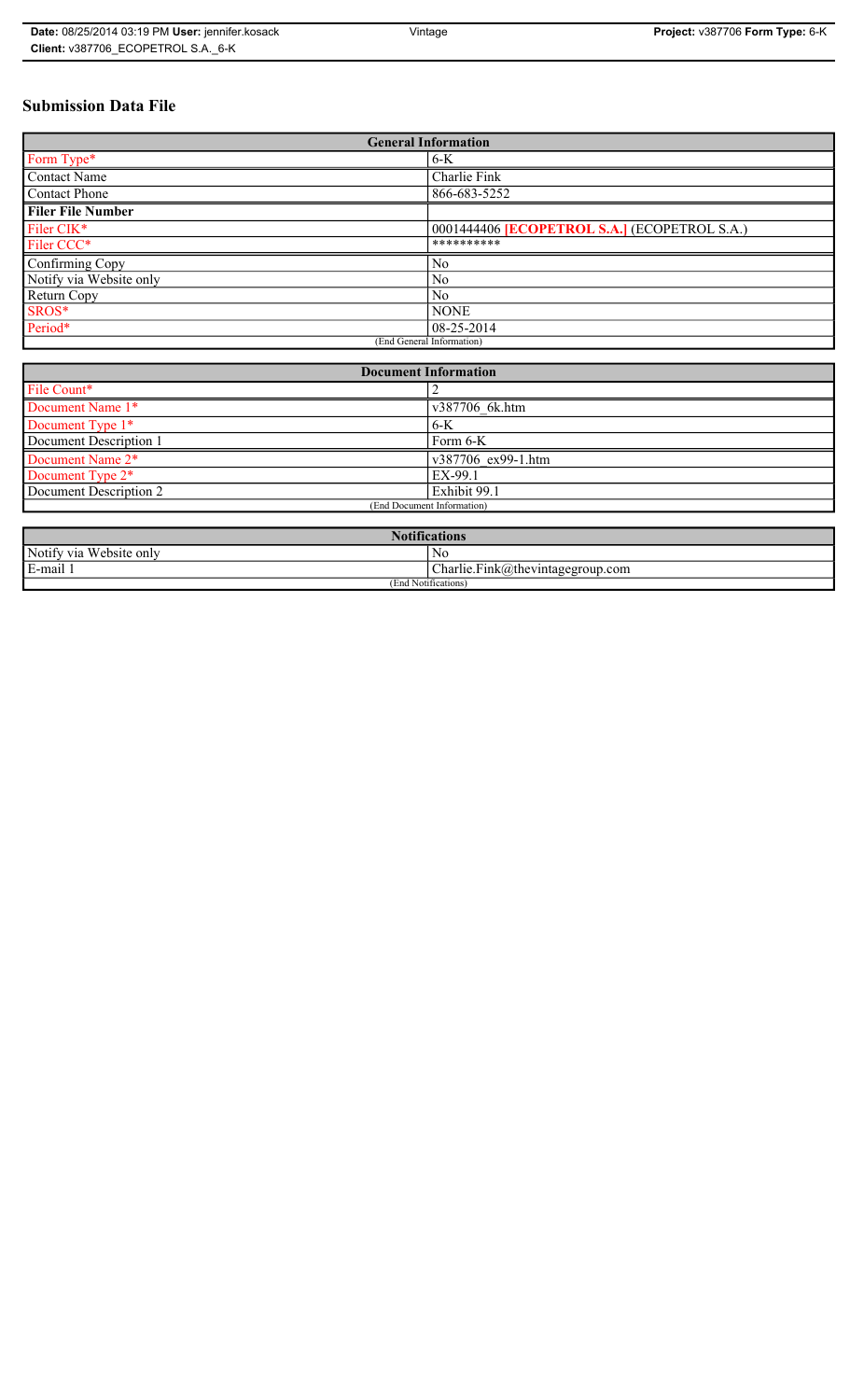#### **UNITED STATES**

#### **SECURITIES AND EXCHANGE COMMISSION Washington, D.C. 20549**

**FORM 6-K**

#### **REPORT OF FOREIGN PRIVATE ISSUER PURSUANT TO RULE 13a-16 OR 15d-16 UNDER THE SECURITIES EXCHANGE ACT OF 1934**

For the month of August, 2014 Commission File Number 001-34175

ECOPETROL S.A.

(Exact name of registrant as specified in its charter)

N.A.

(Translation of registrant's name into English)

COLOMBIA

(Jurisdiction of incorporation or organization)

Carrera 7 No. 37 – 69 BOGOTA – COLOMBIA

(Address of principal executive offices)

Indicate by check mark whether the registrant files or will file annual reports under cover of Form 20-F or Form 40-F.

Form 20-F  $\boxtimes$  Form 40-F  $\Box$ 

Indicate by check mark if the registrant is submitting the Form 6-K in paper as permitted by Regulation S-T Rule 101(b)(1)

 $Yes \Box No \boxtimes$ 

Indicate by check mark if the registrant is submitting the Form 6-K in paper as permitted by Regulation S-T Rule 101(b)(7)

 $Yes \Box No \boxtimes$ 

Indicate by check mark whether the registrant by furnishing the information contained in this form is also thereby furnishing the information to the Commission pursuant to Rule 12g3-2(b) under the Securities Exchange Act of 1934.

 $Yes \Box No \boxtimes$ 

If "Yes" is marked, indicate below the file number assigned to the registrant in connection with Rule 12g3-2(b): 82- N/A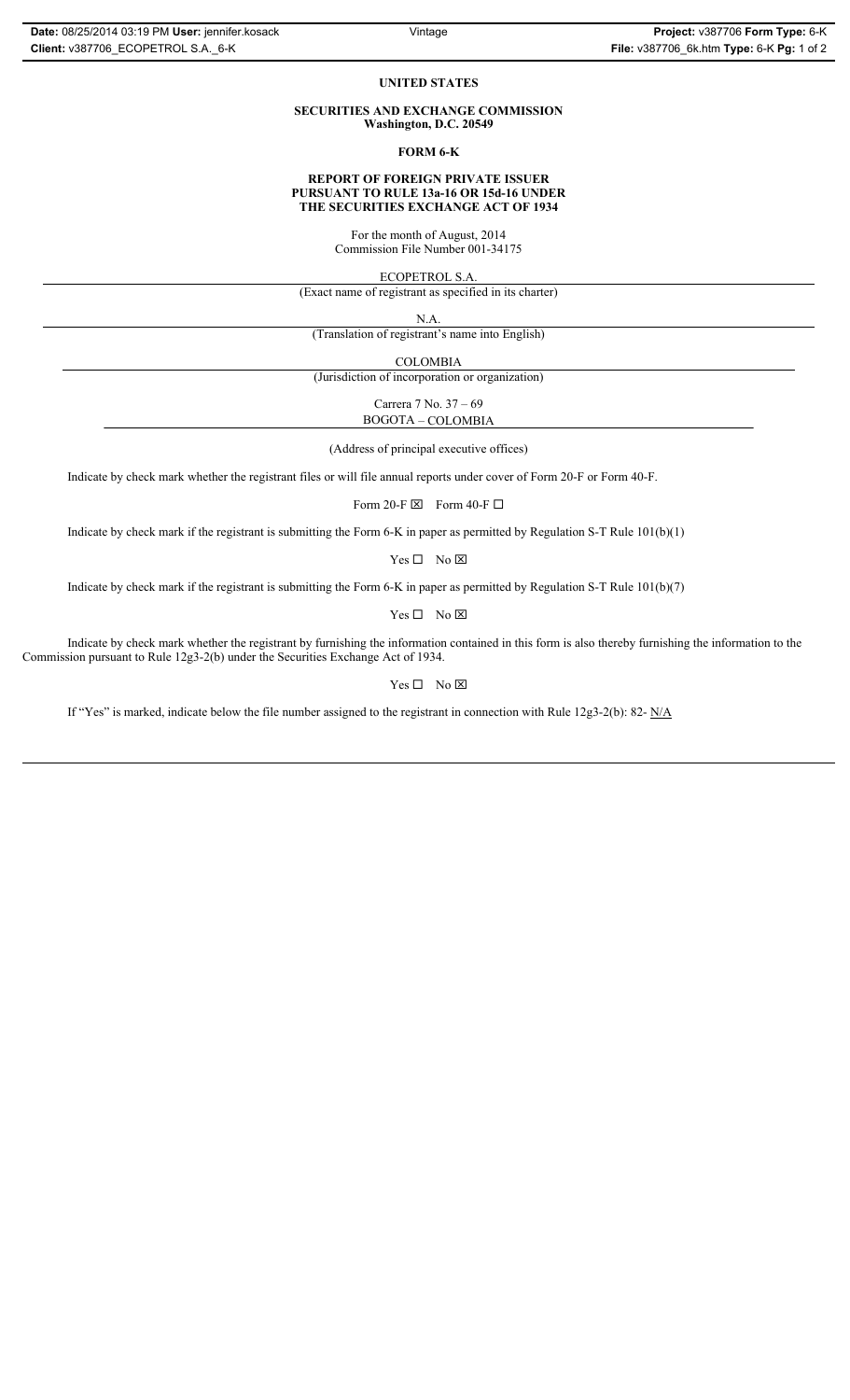| Date: 08/25/2014 03:19 PM User: jennifer.kosack |
|-------------------------------------------------|
| Client: v387706 ECOPETROL S.A. 6-K              |

# **SIGNATURES**

Pursuant to the requirements of the Securities Exchange Act of 1934, the registrant has duly caused this report to be signed on its behalf by the undersigned, thereunto duly authorized.

Ecopetrol S.A.

By: /s/ Magda N. Manosalva Name: Magda N. Manosalva Title: Chief Financial Officer

Date: August 25, 2014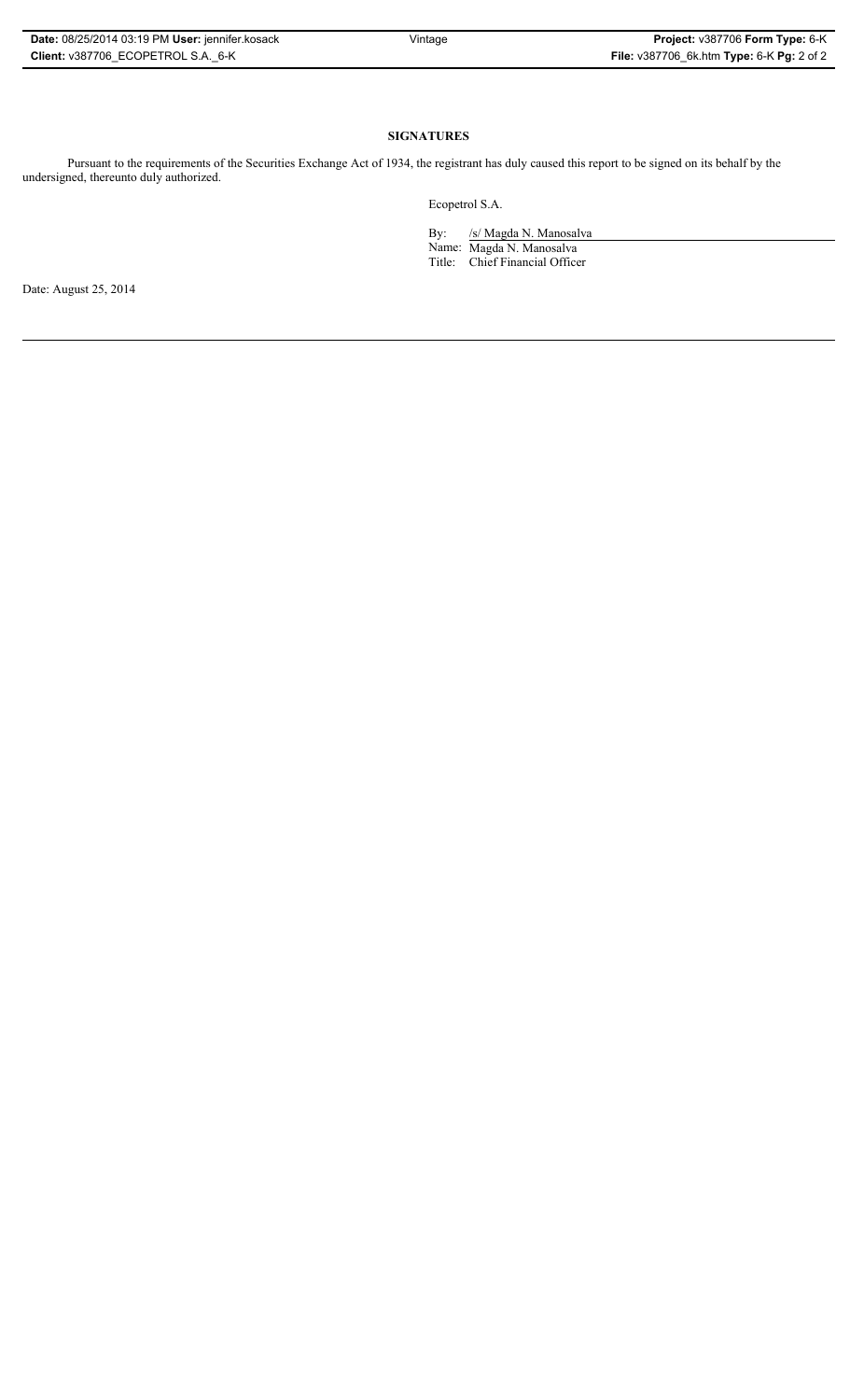| Date: 08/25/2014 03:19 PM User: jennifer.kosack | Vintage | Project: v387706 Form Type: 6-K                   |
|-------------------------------------------------|---------|---------------------------------------------------|
| Client: v387706 ECOPETROL S.A. 6-K              |         | File: v387706 ex99-1.htm Type: EX-99.1 Pg: 1 of 2 |

## **Ecopetrol and the USO and Adeco unions agree on new 4 - year collective bargaining agreement**

## x **The agreement has just been signed for the benefit of the workers, the Company and the country.**

Ecopetrol (BVC: ECOPETROL; NYSE: EC; TSX: ECP) and the unions USO and Adeco have reached an agreement for the signing of a Collective Bargaining Agreement covering a 4-year period, effective as of July 1, 2014.

The agreement covers, among other things, education, definition of "beneficiaries" and "family," food, bonuses and fringe benefits, wage scales and salaries, union guarantees, and regulatory issues.

With respect to salaries, a CPI+1.21% increase was agreed upon for each year that the agreement is in force.

In the case of Sindispetrol, partial agreements were reached, and it was not possible to reach an agreement with the union Aspec.

Ecopetrol celebrates and recognizes the commitment, dedication and professionalism of the negotiating teams throughout this process that have made it possible to work out this agreement, which will redound to the benefit of the Company's sustainability, the well-being of the workers and the country's development and progress.

## **Bogota, August 25, 2014**

*Ecopetrol is the largest company in Colombia and is integrated into the oil chain; it is among the 50 major oil companies in the world and among the four main ones in Latin America. Besides Colombia - where it generates over 60% of the national production - it is present in exploration and production activities in Brazil, Peru & US (Gulf of Mexico). Ecopetrol owns the largest refinery in Colombia and most of the pipeline and multi-product pipeline network in the country, and is significantly increasing its participation in bio-fuels.*

*This report contains statements associated with the business perspectives, estimates for operational and financial outcomes and affirmations associated to Ecopetrol's growth. All the above are projections, and as such are solely based on the expectations of its directors with respect to the future of the company and its ongoing access to capital to fund the company's commercial plan. The realization of such estimates in the future depends on market conditions, regulations, competitiveness, performance of Colombia's economy and industry, to mention a few; therefore, they are subject to changes without previous notice.*